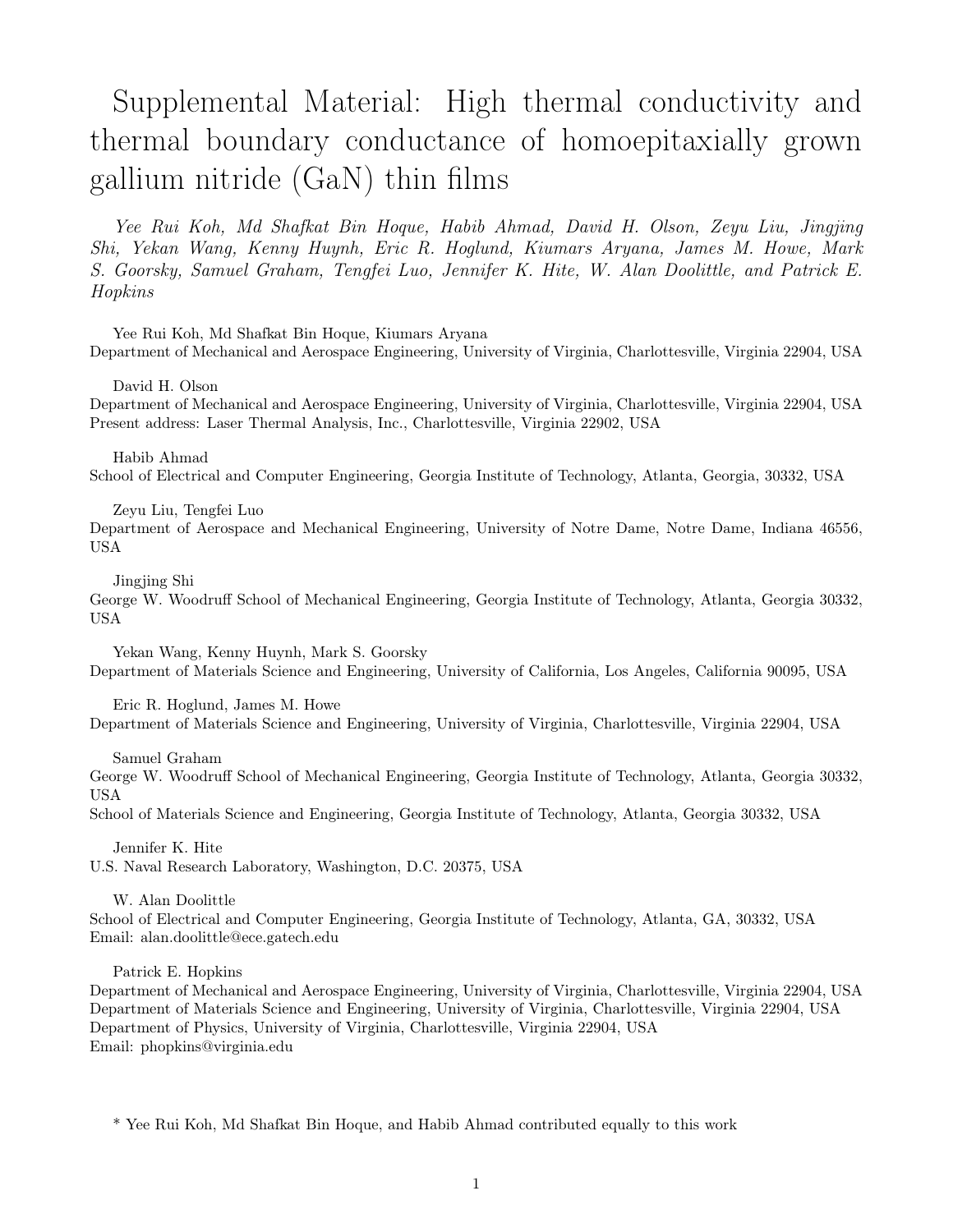### S1. Cleaning procedure and Al deposition technique of the MBEgrown GaN thin films

Prior to the thin film growth, two-inch diameter HVPE semi-insulating GaN on sapphire wafers are chemically cleaned and back side metallized with  $2 \mu m$  of tantalum for uniform heating during growth. The metallized wafers are diced into 1 cm  $\times$  1 cm templates. The templates are solvent cleaned followed by a piranha (3 to 1 volume ratio of  $H_2SO_4$  to  $H_2O_2$ ) clean at 150 °C for 10 minutes and subsequently cleaned by 1:10 volume ratio of hydrofluoric acid to deionized water for 30 seconds to remove oxides from the templates' surface. The HVPE GaN templates are then outgassed for thermal cleaning at 200  $°C$  for 20 minutes in an introductory chamber with a base pressure of  $\sim$ 1 × 10<sup>-9</sup> Torr followed by outgassing at 675 °C for 10 minutes in the growth chamber with a base pressure of  $\sim$ 1 × 10<sup>-10</sup> Torr. Ga-flashing is employed in order to achieve systematic improvement in the regrowth interface cleaning by three cycles of Ga-adsorption and Ga-desorption, at 600 and 7[1](#page-7-0)0 °C, respectively.<sup>1</sup> The UID GaN films are grown at a substrate temperature of 650 °C and a III/V ratio of 1.8 followed by Al deposition at 200 °C. Similarly, the Mg-doped GaN films are grown at a substrate temperature of 600  $\degree$ C and a III/V ratio of 1.5 followed by Al deposition at 200 °C. III/V ratios are measured in situ during growth by reflection high energy electron diffraction (RHEED) transients.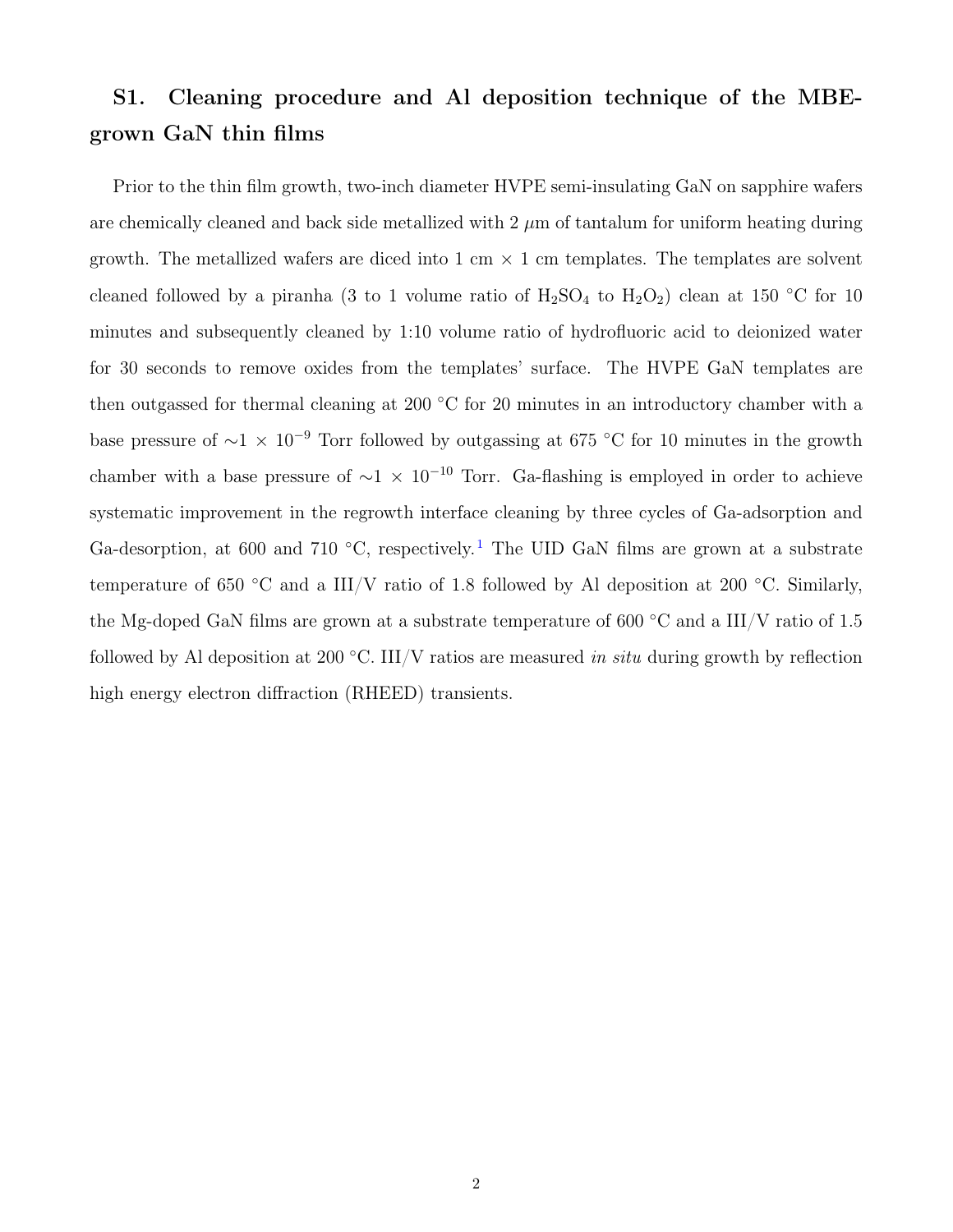## S2. First-principles lattice dynamics (FPLD) calculations of pristine GaN

In these first-principles calculations, three different scattering mechanisms are included: the three-phonon scattering, the isotopic scattering, and the boundary scattering. An iterative process is used to get the converged phonon distribution and thermal conductivity using *ShengBTE*.<sup>[2](#page-7-1)</sup> For the three-phonon scattering, a 4  $\times$  4  $\times$  4 q grid is used in the density functional perturbation theory<sup>[3](#page-7-2)</sup> scheme to calculate the harmonic force constants using *Quantum Espresso*.<sup>[4](#page-7-3)</sup> The third order force constants are calculated from a  $4 \times 4 \times 4$  supercell with eighth nearest neighbor cutoff via a finite difference method. The isotopic scattering is calculated based on the natural isotopic distribution of Ga and N. The boundary scattering, on the other hand, is considered by introducing an extra scattering term with  $v/L$ , where v is the magnitude of the phonon group velocity and  $L$  is the thickness of the calculation setup. This boundary scattering term assumes the GaN/GaN interface to be completely diffusive, i.e., all the phonons are scattered after travelling the  $\mathcal L$  thickness.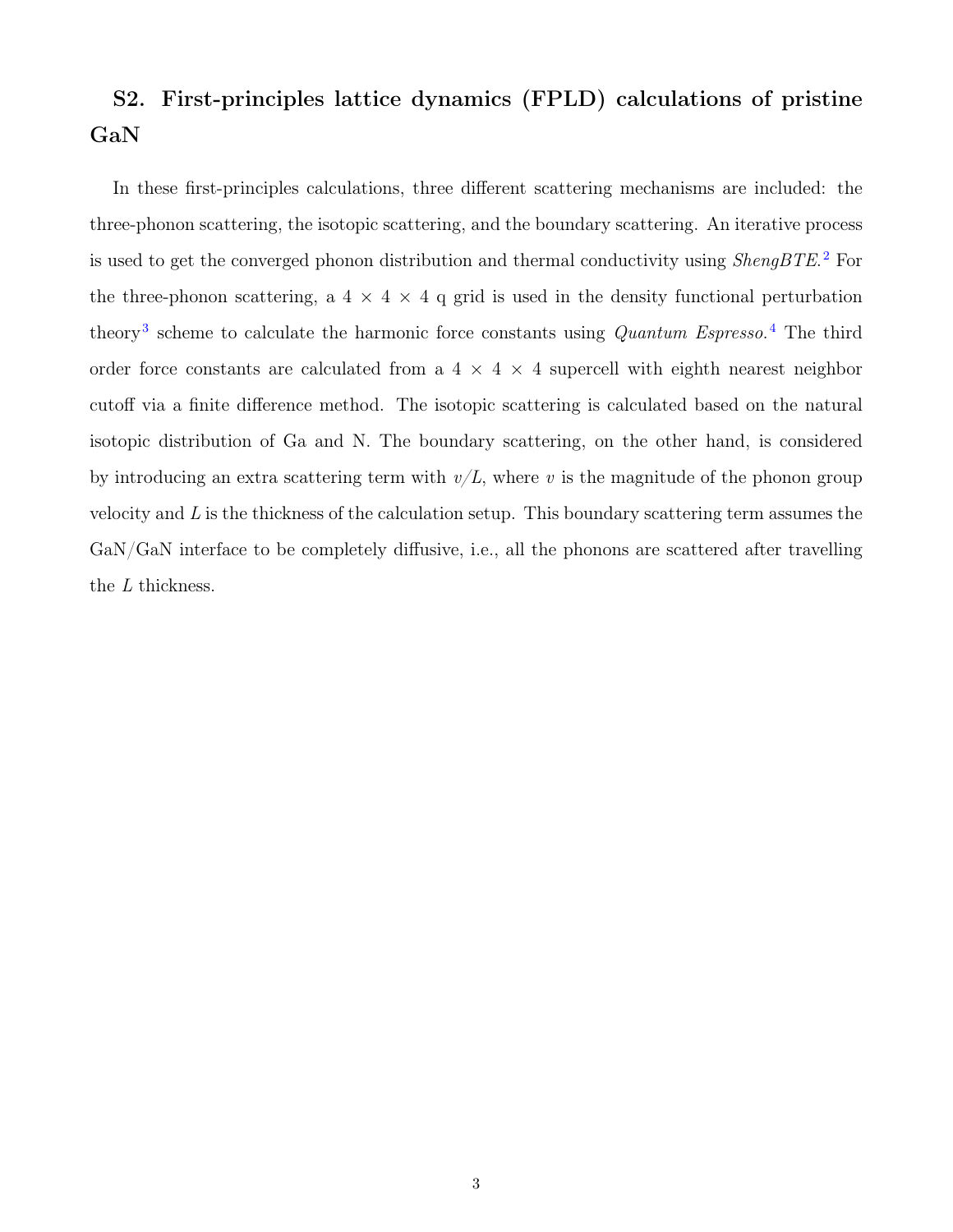#### S3. TDTR measurements of GaN thin films

TDTR is an optical pump-probe technique that is widely used to characterize the thermal properties of bulk and thin film materials. In our TDTR setup, a Ti:Sapphire pulsed laser (central wavelength of 800 nm and repetition rate of 80 MHz) is split into a high-power pump and a lowpower probe beam. The pump beam is frequency doubled to 400 nm before it is modulated by an electro-optic modulator (EOM). This modulated pump beam generates a small temperature rise at the sample surface. The time-delayed probe beam monitors the transient thermal response by measuring the thermoreflectance change with a balanced photodetector and a lock-in amplifier. The reflected probe signals are processed by fitting the ratio of in-phase to out-of-phase signal from the lock-in amplifier to a heat diffusion model.<sup>5-[7](#page-7-5)</sup> For the TDTR measurements of this study, we use a 10X objective with  $1/e^2$  pump and probe diameters of ∼17 and 10  $\mu$ m, respectively. Furthermore, due to the small thickness of the GaN thin films, a high modulation frequency of 8.8 MHz is used. This high pump modulation frequency is essential to increase sensitivity to GaN thin film thermal conductivity and Al/GaN thermal boundary conductance. The uncertainty associated with TDTR measurements incorporates the standard deviation of multiple measurements across different spots, uncertainty associated with the Al transducer thickness and thermal conductivity, and GaN heat capacity.

For interpreting the TDTR data, we assume that the epitaxial GaN/GaN thermal boundary conductance is 1000 MW m<sup>-2</sup> K<sup>-1</sup>. The sensitivity analysis for the 800 nm MBE-grown GaN film corresponding to this boundary conductance is presented in the Supplemental Material Figure  $S1(a)$ . For comparison, we also include the sensitivity analysis corresponding to a  $\text{GaN}/\text{GaN}$ thermal boundary conductance of 200 MW  $m^{-2}$  K<sup>-1</sup>. Figure S1 (a) shows that despite the small thickness of the GaN film, TDTR measurements have adequate sensitivity to the GaN thin film thermal conductivity and Al/GaN thermal boundary conductance. It is also evident that when the GaN/GaN thermal boundary conductance is high (i.e., 1000 MW  $m^{-2}$  K<sup>-1</sup>), its influence on TDTR measurements is negligible. However, this influence becomes significant if the GaN/GaN boundary conductance is relatively lower (i.e., 200 MW  $m^{-2}$  K<sup>-1</sup>). Therefore, to check the accuarcy of our high GaN/GaN thermal boundary conductance assumption, we measure the GaN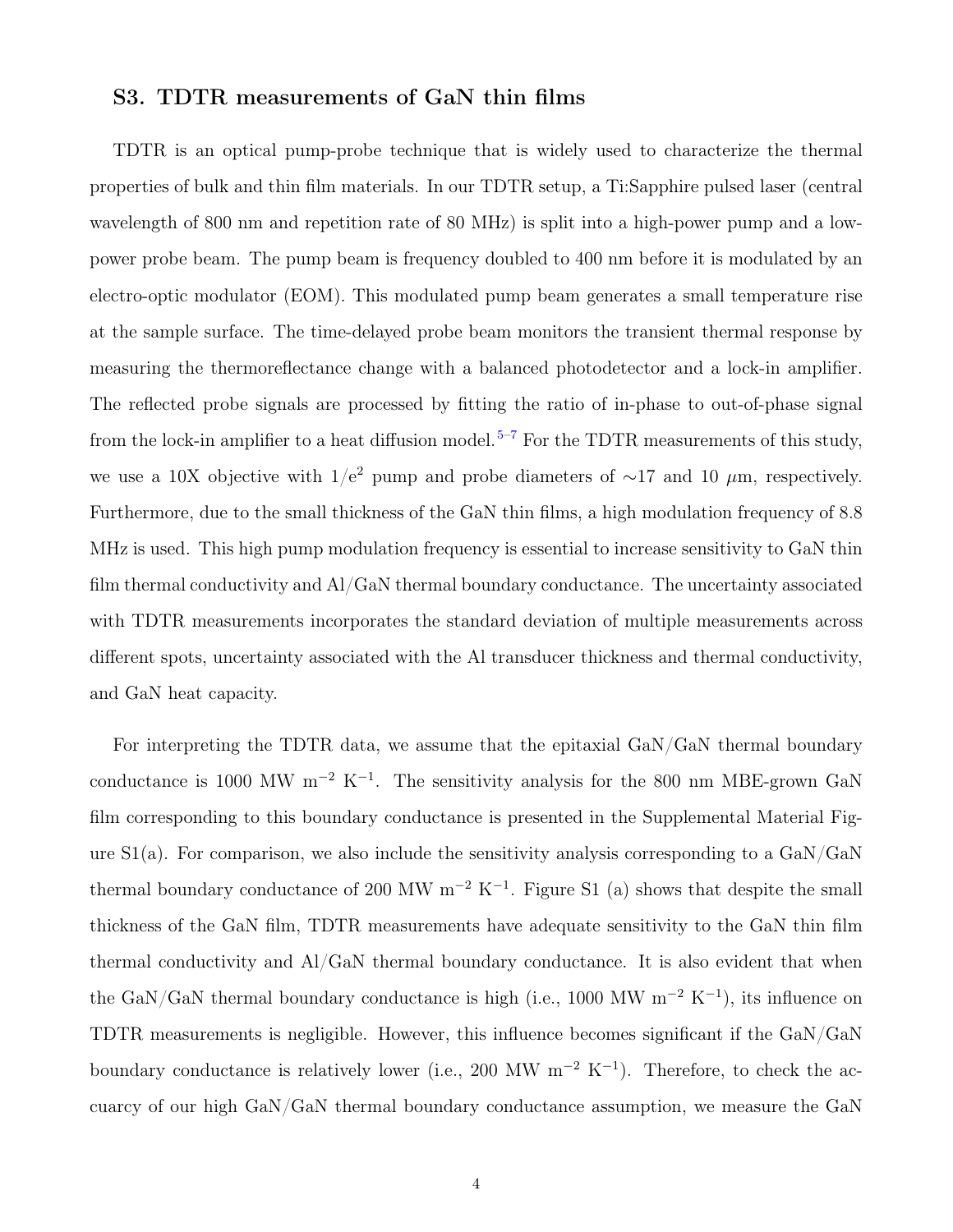thin film thermal conductivity as a function of modulation frequency at different temperatures as presented in Figure S1(b). The sensitivity level of the GaN/GaN boundary conductance changes with modulation frequency. In addition, the GaN/GaN boundary conductance also varies with temperature.  $8-10$  $8-10$  Thus, the assumption of high GaN/GaN thermal boundary conductance can be considered valid if the obtained thin film thermal conductivity is consistent among different modulation frequencies at multiple temperatures. The measurements presented in Figure S1(b) show this consistency, thereby validating our assumption. Similar high thermal boundary conductances have also been reported in literature for other epitaxial interfaces.  $8,10-12$  $8,10-12$  $8,10-12$ 



Figure S1: (a) Sensitivity analysis of TDTR measurements at 8.8 MHz modulation frequency for the 800 nm MBEgrown GaN film. The dashed and solid lines correspond to GaN/GaN thermal boundary conductances of 200 and 1000 MW m<sup>-2</sup> K<sup>-1</sup>, respectively. (b) Thermal conductivity of the 800 nm GaN film as a function of modulation frequency at 200, 295, and 495 K.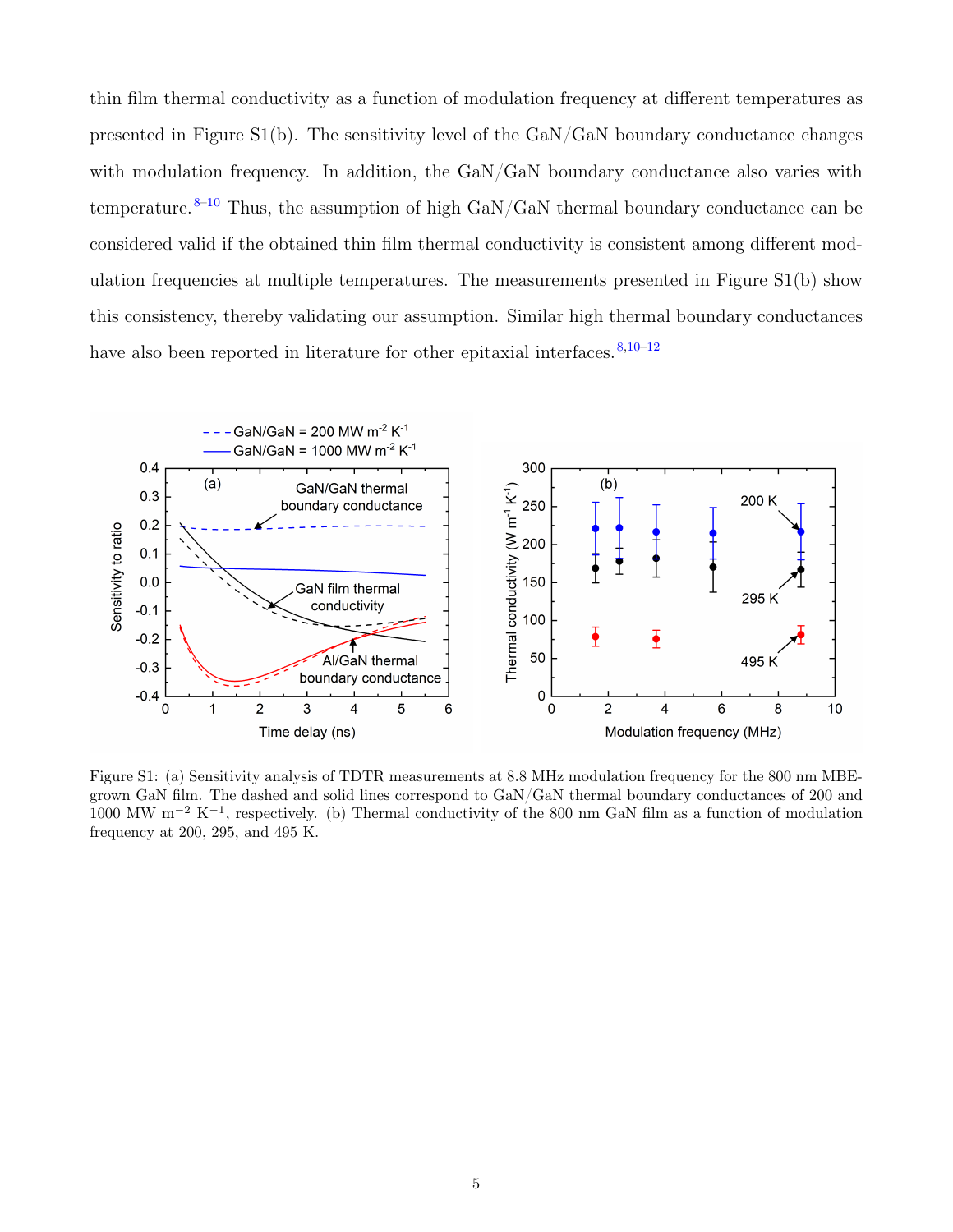#### S4. SSTR measurements of GaN thin films

In our SSTR setup, two continuous wave lasers of 532 and 786 nm wavelengths are used as the pump and probe beams, respectively. The pump is modulated at 100 Hz by a mechanical chopper before it is incident at the sample surface. At such low modulation frequency, the pump beam induces a steady-state temperature rise in the target sample. The probe beam then detects the temperature rise using a balanced photodetector and a lock-in amplifier. By varying the pump power, the incident heat flux at the sample surface and the resultant steady-state temperature rise are changed. By correlating the heat flux and temperature rise with Fourier's law, the thermal conductivity of the sample is determined. [13](#page-8-2)

In this study, we have selected three control samples for SSTR measurements: 1.9 and 2.1  $\mu$ m MOCVD-grown UID GaN thin films, and n-doped bulk HVPE GaN used as the substrate material. The thinner GaN films are excluded as measurements of thinner samples can be highly influenced by the GaN substrate or template properties. For these SSTR measurements, pump and probe beams of  $1/e^2$  radii of ~10  $\mu$ m are co-axially focused onto the sample surface. The experimental proportionality constant,  $\gamma$ , is determined from a sapphire reference (35 W m<sup>-1</sup> K<sup>-1</sup>) according to the procedure described in previous publications. [14](#page-8-3)[,15](#page-8-4)

The SSTR-measured thermal conductivities of the control samples are shown in Table S1. The SSTR uncertainty here accounts for the measurement repeatability, uncertainty in the  $\gamma$  value,  $^{13,14}$  $^{13,14}$  $^{13,14}$  $^{13,14}$ Al transducer thermal conductivity, and thermal boundary conductances. As evident in Table S1, SSTR measurements are in agreement with the TDTR-measured values. The SSTR measurements here represent the geometric mean of in-plane and cross-plane thermal conductivites, whereas the TDTR-measured values represent the cross-plane thermal conductivity. [15](#page-8-4)

Table S1: Thermal conductivity of the control GaN samples measured by TDTR and SSTR

| Samples                                         | Thermal conductivity |              |
|-------------------------------------------------|----------------------|--------------|
|                                                 | $(W m^{-1} K^{-1})$  |              |
|                                                 | TDTR                 | <b>SSTR</b>  |
| 1.9 $\mu$ m UID GaN                             | $196 \pm 20$         | $203 \pm 30$ |
| 2.1 $\mu$ m UID GaN                             | $195 \pm 20$         | $209 \pm 30$ |
| n-doped bulk HVPE GaN $210 \pm 17$ $203 \pm 16$ |                      |              |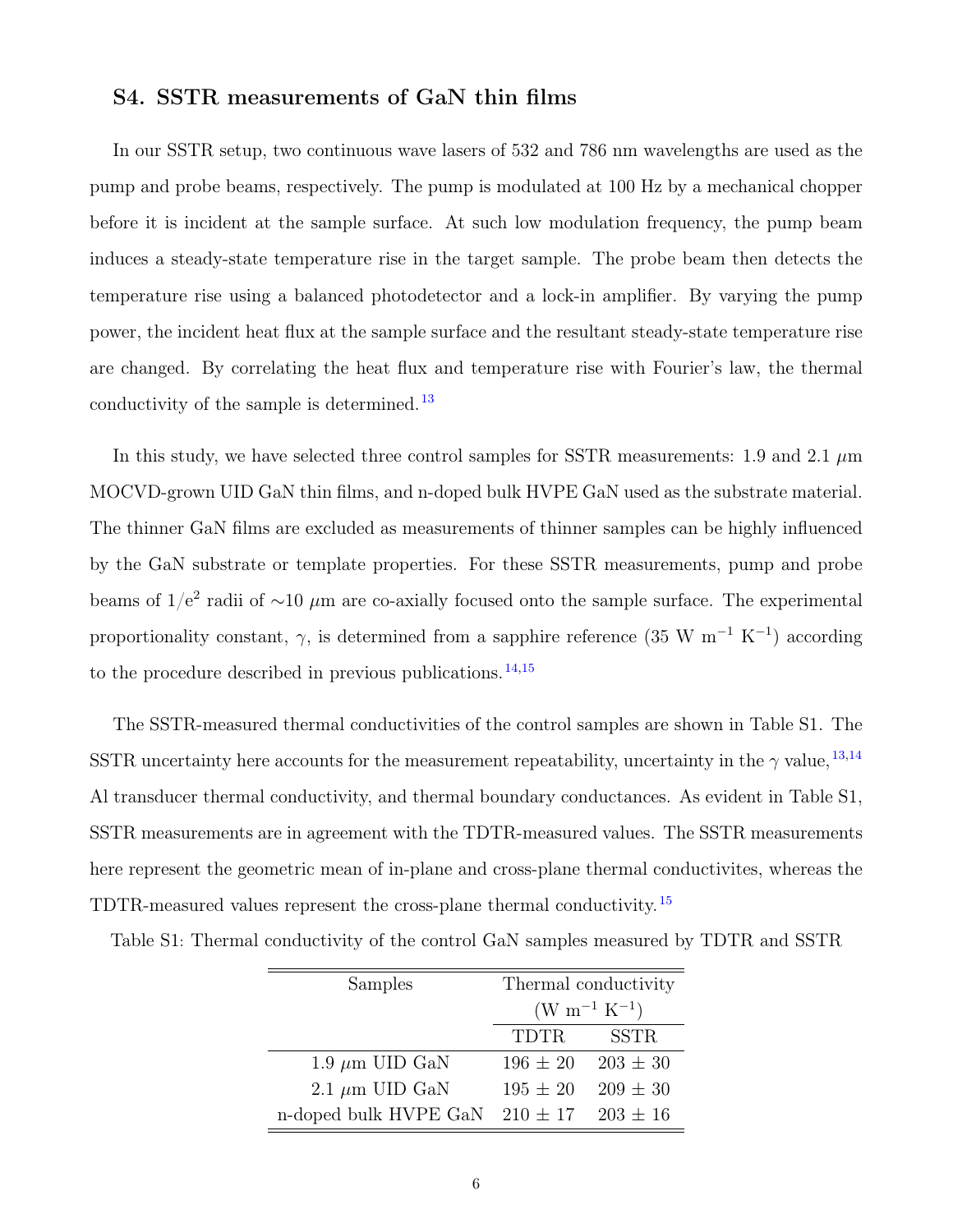### S5. Modal nonequilibrium Landauer method for calculating Al/GaN thermal boundary conductance

In this work, we use the modal non-equilibrium Landauer approach to calculate the thermal boundary conductance across the Al/GaN interface. Detailed descriptions of this method have been provided in Shi et al.<sup>[16](#page-8-5)</sup> and Koh et al.<sup>[10](#page-8-0)</sup> The phonon transmission coefficient at the Al/GaN interface is calculated with the diffuse mismatch model (DMM). The local non-equilibrium effect at the interface is considered with local temperature correction from the modal non-equilibrium Landauer method. The phonon properties (e.g., phonon density of states, group velocity) of GaN and Al are obtained from the density functional theory (DFT) calculations performed with VASP (Vienna Ab initio Simulation Package).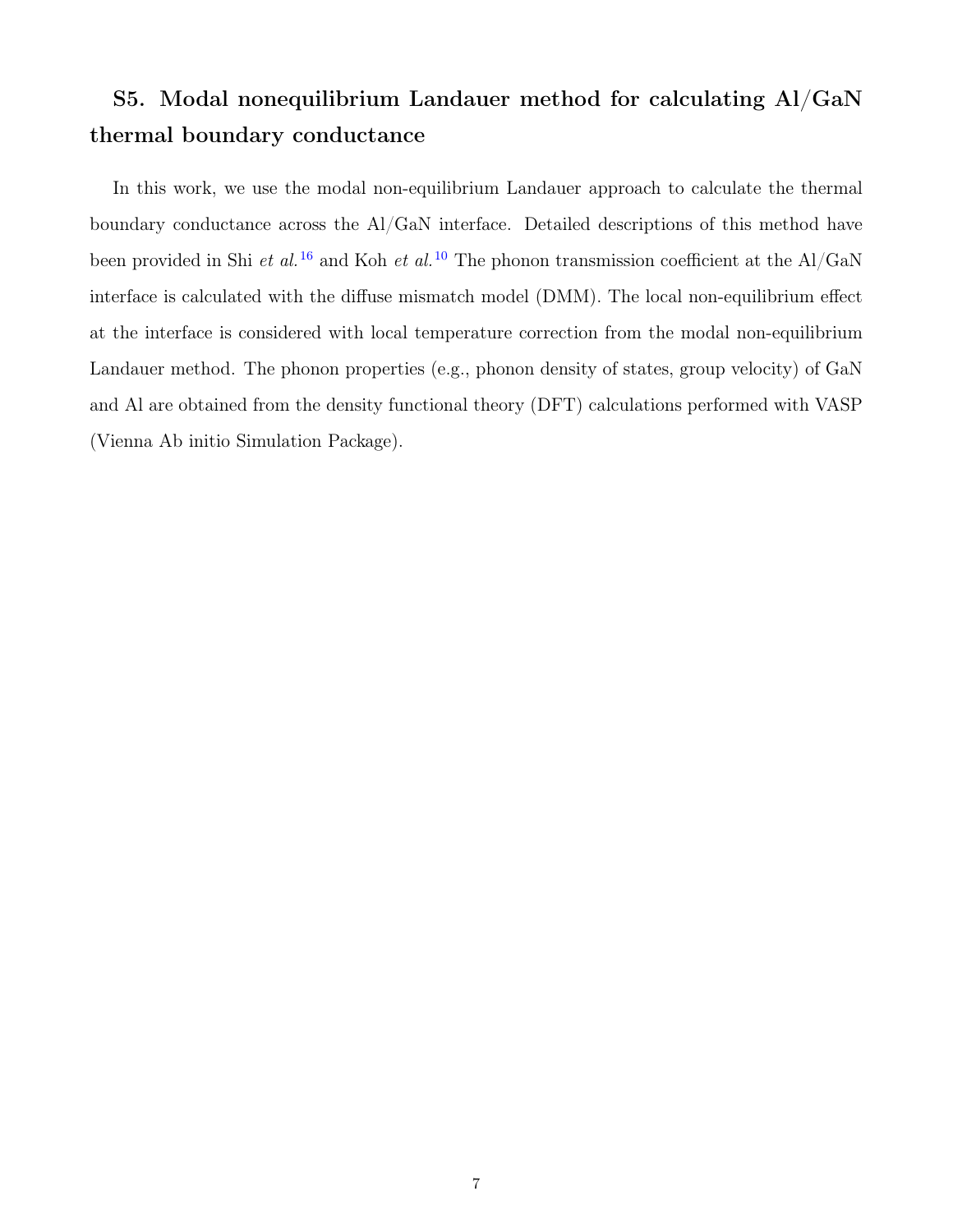#### References

- <span id="page-7-0"></span>[1] Ahmad, H.; Anderson, T. J.; Gallagher, J. C.; Clinton, E. A.; Engel, Z.; Matthews, C. M.; Alan Doolittle, W. Beryllium doped semi-insulating GaN without surface accumulation for homoepitaxial high power devices. Journal of Applied Physics 2020, 127, 215703.
- <span id="page-7-1"></span>[2] Li, W.; Carrete, J.; Katcho, N. A.; Mingo, N. ShengBTE: A solver of the Boltzmann transport equation for phonons. Computer Physics Communications 2014, 185, 1747–1758.
- <span id="page-7-2"></span>[3] Baroni, S.; De Gironcoli, S.; Dal Corso, A.; Giannozzi, P. Phonons and related crystal properties from density-functional perturbation theory. Reviews of modern Physics 2001, 73, 515.
- <span id="page-7-3"></span>[4] Giannozzi, P.; Baroni, S.; Bonini, N.; Calandra, M.; Car, R.; Cavazzoni, C.; Ceresoli, D.; Chiarotti, G. L.; Cococcioni, M.; Dabo, I., et al. QUANTUM ESPRESSO: a modular and open-source software project for quantum simulations of materials. Journal of physics: Condensed matter 2009, 21, 395502.
- <span id="page-7-4"></span>[5] Cahill, D. G. Analysis of heat flow in layered structures for time-domain thermoreflectance. Review of scientific instruments 2004, 75, 5119–5122.
- [6] Schmidt, A. J.; Chen, X.; Chen, G. Pulse accumulation, radial heat conduction, and anisotropic thermal conductivity in pump-probe transient thermoreflectance. Review of Scientific Instruments **2008**, 79, 114902.
- <span id="page-7-5"></span>[7] Hopkins, P. E.; Serrano, J. R.; Phinney, L. M.; Kearney, S. P.; Grasser, T. W.; Harris, C. T. Criteria for cross-plane dominated thermal transport in multilayer thin film systems during modulated laser heating. *Journal of Heat Transfer* 2010, 132.
- <span id="page-7-6"></span>[8] Costescu, R. M.; Wall, M. A.; Cahill, D. G. Thermal conductance of epitaxial interfaces. Physical Review B 2003, 67, 054302.
- [9] Donovan, B. F.; Szwejkowski, C. J.; Duda, J. C.; Cheaito, R.; Gaskins, J. T.; Peter Yang, C.- Y.; Constantin, C.; Jones, R. E.; Hopkins, P. E. Thermal boundary conductance across metalgallium nitride interfaces from 80 to 450 K. Applied Physics Letters 2014, 105, 203502.